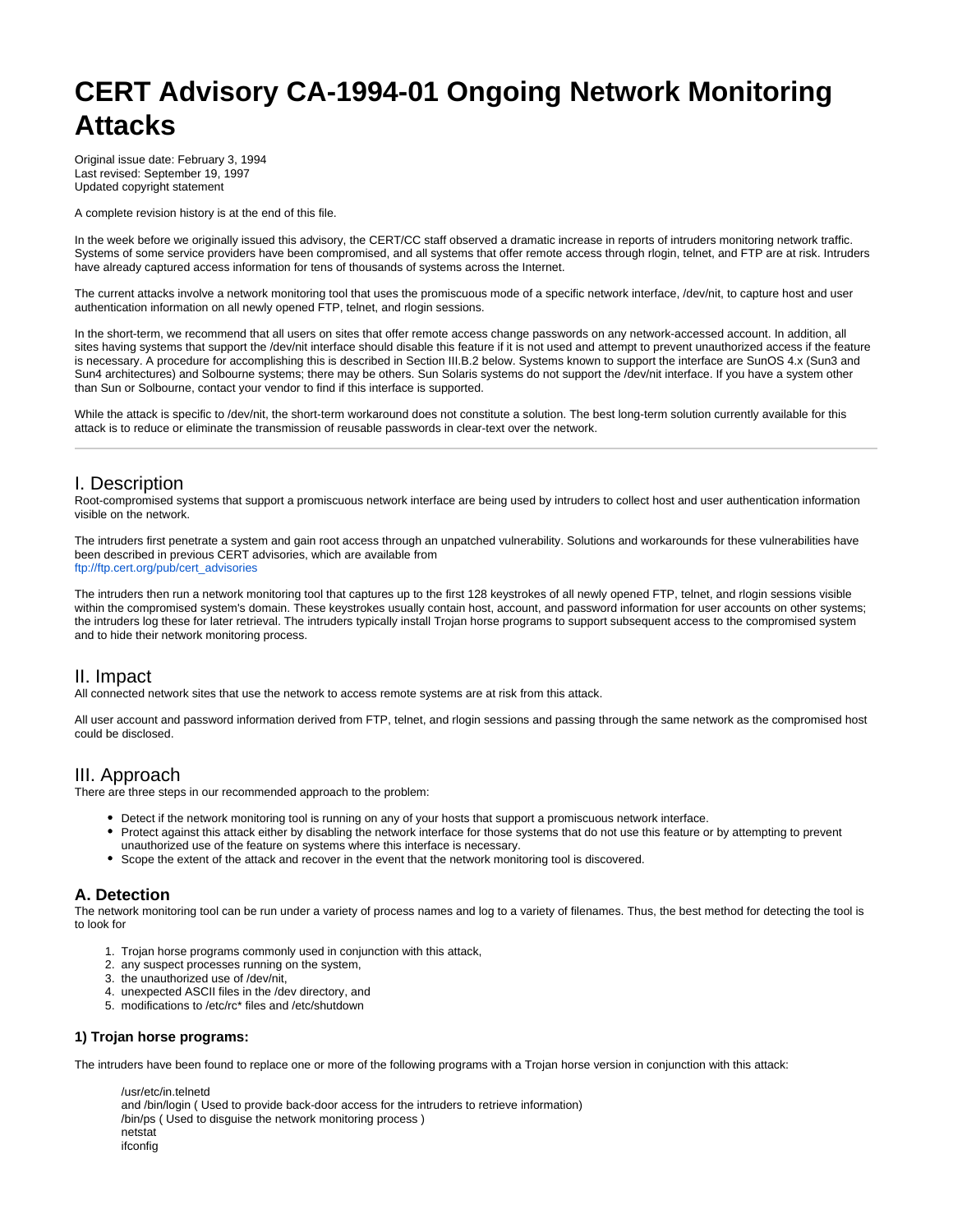su ls find du df libc sync binaries referred in /etc/inetd.conf

Because the intruders install Troian horse variations of standard UNIX commands, we recommend not using other commands such as the standard UNIX s  $um(1)$  or  $cmp(1)$  commands to locate the Trojan horse programs on the system until these programs can be restored from distribution media, run from read-only media (such as a mounted CD-ROM), or verified using cryptographic checksum information.

In addition to the possibility of having the checksum programs replaced by the intruders, the Trojan horse programs mentioned above may have been engineered to produce the same standard checksum and timestamp as the legitimate version. Because of this, the standard UNIX sum(1) command and the timestamps associated with the programs are not sufficient to determine whether the programs have been replaced.

We recommend that you use both the /usr/5bin/sum and /bin/sum commands to compare against the distribution media and assure that the programs have not been replaced. The use of cmp(1), MD5, Tripwire (only if the baseline checksums were created on a distribution system), and other cryptographic checksum tools are also sufficient to detect these Trojan horse programs, provided these programs were not available for modification by the intruder. If the distribution is available on CD-ROM or other read-only device, it may be possible to compare against these volumes or run programs off these media.

### **2) Suspect processes:**

Although the name of the network monitoring tool can vary from attack to attack, it is possible to detect a suspect process running as root using ps(1) or other process-listing commands. Until the ps(1) command has been verified against distribution media, it should not be relied upon--a Trojan horse version is being used by the intruders to hide the monitoring process. Some process names that have been observed are sendmail, es, and in.netd. The arguments to the process also provide an indication of where the log file is located. If the "-F" flag is set on the process, the filename following indicates the location of the log file used for the collection of authentication information for later retrieval by the intruders.

### **3) Unauthorized use of /dev/nit:**

If the network monitoring tool is currently running on your system, it is possible to detect this by checking for unauthorized use of the /dev/nit interface. We have created a minimal tool, cpm, for this purpose.

We urge you to use the cpm tool on every machine at your site (where applicable). Some sites run this as a cron job at regular intervals, such as every 15 minutes, to report any result that indicates a possible compromise.

cpm (version 1.2) can be obtained from

#### <ftp://ftp.cert.org/pub/tools/cpm/> <ftp://ftp.uu.net/pub/security/cpm/>

Below are the MD5 checksums for the tarfiles and the contents of the cpm.1.2 directory, when created.

MD5 (cpm.1.2.tar) = 5f0489e868fbf213c026343cca7ec6ff

MD5 (cpm.1.2.tar.Z) = b76285923ad17d8dbfffd9dd0082ce5b

MD5 (cpm.1.2.tar.gz) = e689ca1c663e4c643887245f41f13a84

MD5 (cpm.1.2/MANIFEST) = ed6ec1ca374113c074547eb0580d9240

MD5 (cpm.1.2/README) = 34713d2be42b434a117165a5002f0a27

MD5 (cpm.1.2/cpm.1) = 84df06d9c6687314599754f3515c461b

MD5 (cpm.1.2/cpm.c) = 3da08fe657b96a75697a41e2700d456e

MD5 (cpm.1.2/cpm.txt) = 5860bfb9c383f519e494a38c682c22fb

This archive contains a readme file, also included as Appendix C of this advisory, containing instructions on installing and using this detection tool.

Note that some sites have reported intruders gaining root access then reinstalling a kernel with /dev/nit functionality.

#### **4) Unexpected ASCII files in /dev**

Look for unexpected ASCII files in the /dev directory. Some of the Trojan binaries listed above rely on configuration files, which are often found in /dev.

### **5) Modifications to /etc/rc\* files and /etc/shutdown**

Check for modifications to /etc/rc\* files and /etc/shutdown. Some intruders have modified /etc/rc files to ensure that the sniffer restarts after a shutdown or reboot. Others have modified the shutdown sequence to remove all traces of compromise.

### **B. Prevention**

There are two actions that are effective in preventing this attack. A long-term solution requires eliminating transmission of clear-text passwords on the network. For this specific attack, however, a short-term workaround exists. Both of these are described below.

### **1) Long-term prevention:**

We recognize that the only effective long-term solution to prevent these attacks is by not transmitting reusable clear-text passwords on the network. We have collected some information on relevant technologies. This information is included as Appendix B in this advisory. Note: These solutions will not protect against transient or remote access transmission of clear-text passwords through the network.

Until everyone connected to your network is using the above technologies, your policy should allow only authorized users and programs access to promiscuous network interfaces. The tool described in Section III.A.3 above may be helpful in verifying this restricted access.

### **2) Short-term workaround:**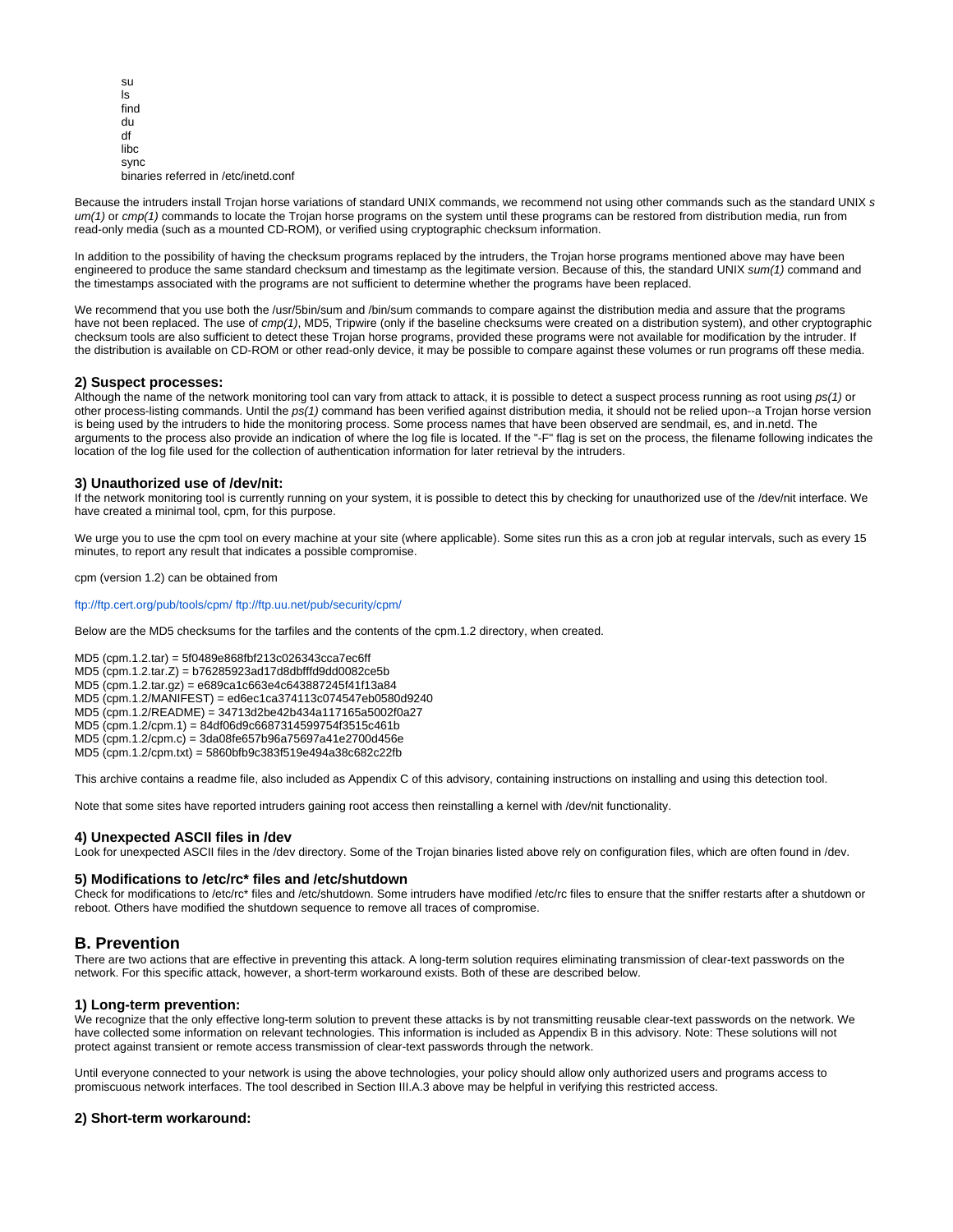Regardless of whether the network monitoring software is detected on your system, we recommend that ALL SITES take action to prevent unauthorized network monitoring on their systems. You can do this either by removing the interface, if it is not used on the system or by attempting to prevent the misuse of this interface.

For systems other than Sun and Solbourne, contact your vendor to find out if promiscuous mode network access is supported and, if so, what is the recommended method to disable or monitor this feature.

For SunOS 4.x and Solbourne systems, the promiscuous interface to the network can be eliminated by removing the /dev/nit capability from the kernel. The procedure for doing so is outlined below (see your system manuals for more details). Once the procedure is complete, you may remove the device file /dev/nit since it is no longer functional.

Procedure for removing /dev/nit from the kernel:

- 1. Become root on the system.
- 2. Apply "method 1" as outlined in the System and Network Administration manual, in the section, "Sun System Administration Procedures," Chapter 9, "Reconfiguring the System Kernel." Excerpts from the method are reproduced below:

```
 # cd /usr/kvm/sys/sun[3,3x,4,4c]/conf
        # cp CONFIG FILE SYS NAME
         [Note that at this step, you should replace the CONFIG_FILE
         with your system specific configuration file if one exists.]
         # chmod +w SYS_NAME
         # vi SYS_NAME
 #
            # The following are for streams NIT support. NIT is used by
            # etherfind, traffic, rarpd, and ndbootd. As a rule of thumb,
            # NIT is almost always needed on a server and almost never
            # needed on a diskless client.
 #
           pseudo-device snit # streams NIT<br>pseudo-device pf # packet filter
 pseudo-device pf # packet filter
 pseudo-device nbuf # NIT buffering module
         [Comment out the preceding three lines; save and exit the
         editor before proceeding.]
         # config SYS_NAME
         # cd ../SYS_NAME
         # make
         # mv /vmunix /vmunix.old
         # cp vmunix /vmunix
         # /etc/halt
         < b
```
[This step will reboot the system with the new kernel.]

[NOTE that even after the new kernel is installed, you need to take care to ensure that the previous vmunix.old , or other kernel, is not used to reboot the system.]

### **C. Scope and recovery**

If you detect the network monitoring software at your site, we recommend following three steps to successfully determine the scope of the problem and to recover from this attack.

#### **1. Restore the system that was subjected to the networkmonitoring software.**

The systems on which the network monitoring and/or Trojan horse programs are found have been compromised at the root level; your system configuration may have been altered. See Appendix A of this advisory for help with recovery.

#### **2. Consider changing router, server, and privileged account passwords due to the wide-spread nature of these attacks.**

Since this threat involves monitoring remote connections, take care to change these passwords using some mechanism other than remote telnet, rlogin, or FTP access.

#### **3. Urge users to change passwords on local and remote accounts.**

Users who access accounts using telnet, rlogin, or FTP either to or from systems within the compromised domain should change their passwords after the intruder's network monitor has been disabled.

#### **4. Notify remote sites connected from or through the local domain of the network compromise.**

Encourage the remote sites to check their systems for unauthorized activity. Be aware that if your site routes network traffic between external domains, both of these domains may have been compromised by the network monitoring software.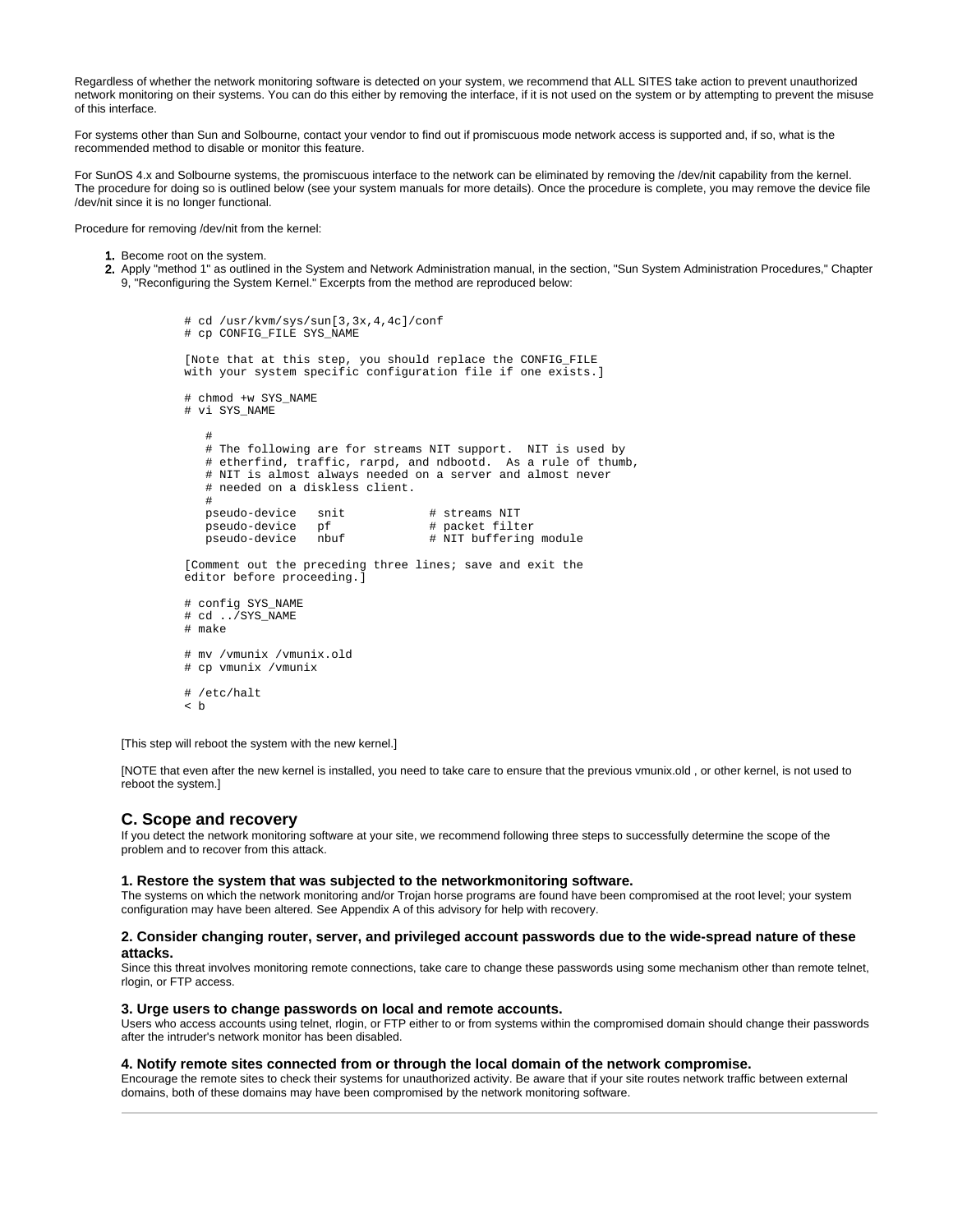# Appendix A: RECOVERING FROM A UNIX ROOT COMPROMISE

# **A. Immediate recovery technique**

- a. Disconnect from the network or operate the system in single- user mode during the recovery. This will keep users and intruders from accessing the system.
- b. Verify system binaries and configuration files against the vendor's media (do not rely on timestamp information to provide an indication of modification). Do not trust any verification tool such as cmp(1) located on the compromised system as it, too, may have been modified by the intruder. In addition, do not trust the results of the standard UNIX sum(1) program as we have seen intruders modify system files in such a way that the checksums remain the same. Replace any modified files from the vendor's media, not from backups.

-- or --

Reload your system from the vendor's media.

c. Search the system for new or modified setuid root files.

```
find / -user root -perm -4000 -print
```
If you are using NFS or AFS file systems, use ncheck to search the local file systems.

ncheck -s /dev/sd0a

d. Change the password on all accounts.

e. Don't trust your backups for reloading any file used by root. You do not want to re-introduce files altered by an intruder. More detailed advice can be found in

[ftp://ftp.cert.org/pub/tech\\_tips/root\\_compromise](ftp://ftp.cert.org/pub/tech_tips/root_compromise)

# **B. Improving the security of your system**

a. CERT Security Technical Tips

The CERT/CC staff has developed technical tips and checklists based on information gained from computer security incidents reported to us. These tips are available from

[ftp://ftp.cert.org/pub/tech\\_tips](ftp://ftp.cert.org/pub/tech_tips)

b. Security Tools

Use security tools such as COPS and Tripwire to check for security configuration weaknesses and for modifications made by intruders. We suggest storing these security tools, their configuration files, and databases offline or encrypted. TCP daemon wrapper programs provide additional logging and access control. These tools are available

#### <ftp://ftp.cert.org/pub/tools>

c. CERT Advisories

Review past CERT advisories (both vendor-specific and generic) and install all appropriate patches or workarounds as described in the advisories. CERT advisories and other security-related information are available from

<http://www.cert.org/>

### <ftp://ftp.cert.org/pub/>

To join the CERT Advisory mailing list, send a request to: [cert-advisory-request@cert.org](mailto:cert-advisory-request@cert.org)

Please include contact information, including a telephone number.

# Appendix B: ONE-TIME PASSWORDS

Given today's networked environments, CERT recommends that sites concerned about the security and integrity of their systems and networks consider moving away from standard, reusable passwords. CERT has seen many incidents involving Trojan network programs (e.g., telnet and rlogin) and network packet sniffing programs. These programs capture clear-text hostname, account name, password triplets. Intruders can use the captured information for subsequent access to those hosts and accounts. This is possible because 1) the password is used over and over (hence the term "reusable"), and 2) the password passes across the network in clear text.

Several authentication techniques have been developed that address this problem. Among these techniques are challenge-response technologies that provide passwords that are only used once (commonly called one-time passwords). This document provides a list of sources for products that provide this capability. The decision to use a product is the responsibility of each organization, and each organization should perform its own evaluation and selection.

# **I. Publicly Available Packages**

### **S/KEY(TM)**

The S/KEY package is publicly available (no fee) via anonymous FTP from: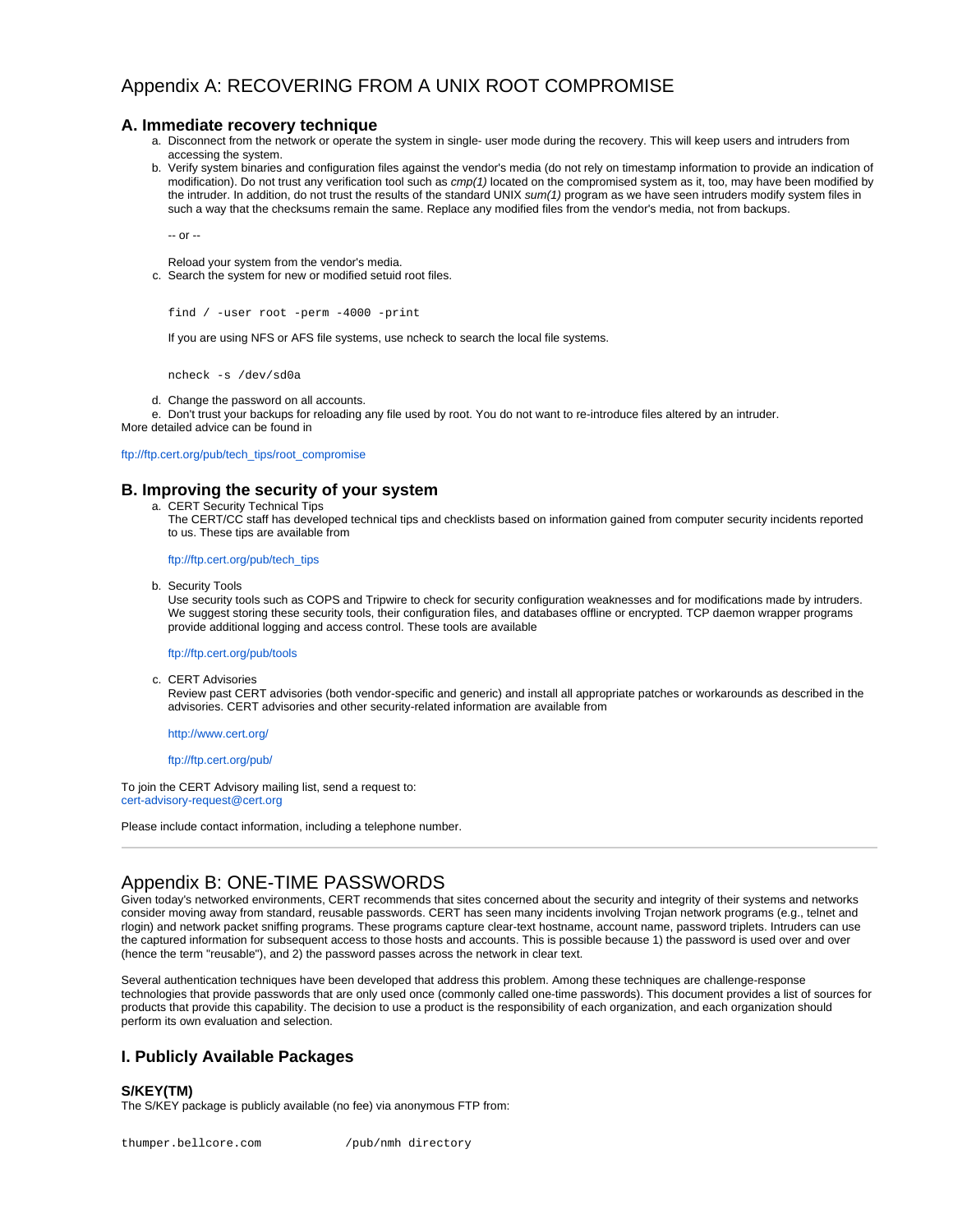#### There are three subdirectories:

| skey | UNIX code and documents on S/KEY.<br>Includes the change needed to login,<br>and stand-alone commands (such as "key"),<br>that computes the one-time password for<br>the user, given the secret password and<br>the S/KEY command. |
|------|------------------------------------------------------------------------------------------------------------------------------------------------------------------------------------------------------------------------------------|
| dos  | DOS or DOS/WINDOWS S/KEY programs. Includes<br>DOS version of "key" and "termkey" which is<br>a TSR program.                                                                                                                       |
| mac  | One-time password calculation utility for<br>the Mac.                                                                                                                                                                              |

# **II Commercial Products:**

**Secure Net Key (SNK)** (Do-it-yourself project) Digital Pathways, Inc. 201 Ravendale Dr. Mountainview, Ca. 94043-5216 USA Phone: 415-964-0707 Fax: (415) 961-7487 Products: handheld authentication calculators (SNK004) serial line auth interruptors (guardian)

Note: Secure Net Key (SNK) is des-based, and therefore restricted from US export.

**Secure ID** (complete turnkey systems) Security Dynamics One Alewife Center Cambridge, MA 02140-2312 USA Phone: 617-547-7820 Fax: (617) 354-8836

> Products: SecurID changing number authentication card ACE server software

SecureID is time-synchronized using a 'proprietary' number generation algorithm

## **WatchWord and WatchWord II**

Racal-Guardata 480 Spring Park Place Herndon, VA 22070 703-471-0892 1-800-521-6261 ext 217 Products: Watchword authentication calculator Encrypting modems

Alpha-numeric keypad, digital signature capability

#### **SafeWord**

Enigma Logic, Inc. 2151 Salvio #301 Concord, CA 94520 510-827-5707 Fax: (510)827-2593 Products: DES Silver card authentication calculator SafeWord Multisync card authentication calculator

Available for UNIX, VMS, MVS, MS-DOS, Tandum, Stratus, as well as other OS versions. Supports one-time passwords and super smartcards from several vendors.

# Appendix C: cpm 1.0 README FILE

cpm - check for network interfaces in promiscuous mode.

Thursday Feb 3 1994 CERT Coordination Center Software Engineering Institute